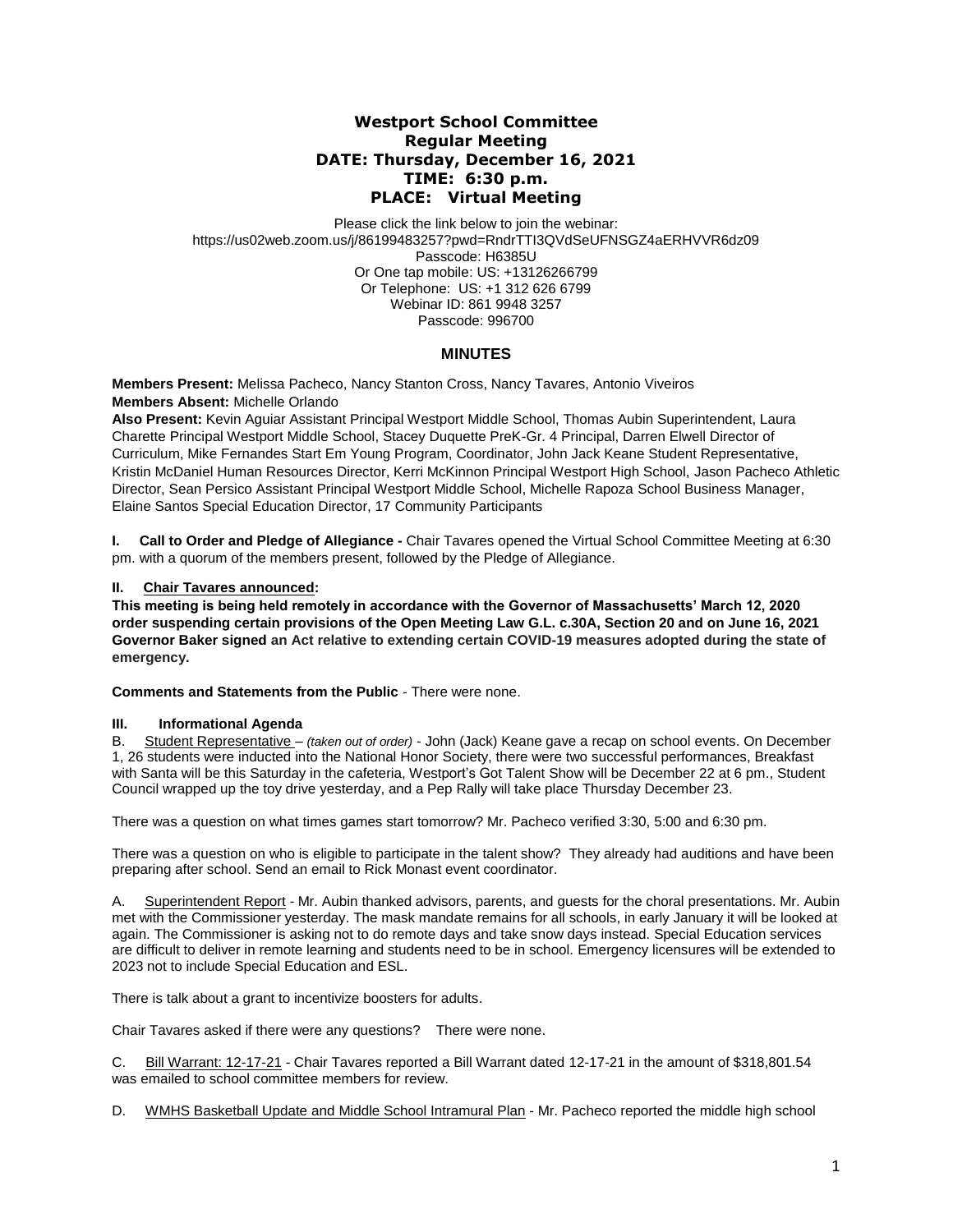boys' basketball game opens tomorrow at home with Fairhaven in the gym. Girls basketball games were postponed and will be played in the upcoming weeks. There are 6 basketball teams. Middle school intramurals plan to start in January 2 times per week from 2 - 4 pm. They are looking for an advisor.

Chair Tavares asked if there were any questions?

Ms. Pacheco asked how many players are in varsity, junior varsity, and freshman? Mr. Pacheco said there are 15 freshmen students on the boys' basketball team, 13 on the junior varsity team and 12 on the varsity team. For the girl's teams there are 10 on the freshmen team, 11 on junior varsity, and 11 on varsity.

Discussion took place on students not making the team. Some members felt they did not have enough information at the last meeting about the sports team makeup and did not realize students would be cut off when they allowed  $7<sup>th</sup>$ and 8<sup>th</sup> graders to play high school sports. Denying the opportunity for some freshmen students to play sports was not the intention. In the future members would like information sooner.

Mr. Pacheco mentioned at the time if there was only a freshman team, they may not have reached the numbers needed to make up a team.

It was suggested to look at each of the sports season by season.

Ms. Pacheco asked for tryout numbers. Mr. Pacheco shared there were 53 boys registered and eligible and 41 of those were kept. Ms. Pacheco asked if coaches have guidance. Mr. Pacheco said he works closely with coaches and the goal is to keep as many freshmen as possible. Mr. Pacheco added that boys' basketball creates competition and this was not the case with soccer. Ms. Pacheco wants to see something done with the students that were cut.

Mr. Aguiar shared this was not an easy decision at any time. They wanted to be sure to have high school teams and it is important to have all the teams they now have. When they held a meeting, the numbers were low and signups were last minute. Mr. Aguiar shared they are trying to provide opportunities to the girls. For 8<sup>th</sup> graders, having a positive experience may keep them here at this school. They are working on a robust intramurals program trying to help all kids.

F. Start 'Em Young Program Update – *(taken out of order)* Mr. Fernandes just wrapped up the Fall programs with a great enrollment for grades K-4. Now he will be rolling out the next phase called" Winter One" that will start in January. Programs will cover track, volleyball, self-defense, and the Gam Theatre will run a drama program. They will be doing a "success camp" focusing on executive functioning skills for success in school, sports and life. Goals are to create successful adults that will work with the whole community.

He met staff to discuss the opportunity to create a partnership with the high school students. Having the older students working with the younger students to develop a positive collaboration. Goal is to keep kids in the district.

They are looking into 3 D modeling, using the video production room, and flag football for this Spring. Mr. Fernandes will be doing an interview with John Rezendes for Westport Community TV and is in contact with WPRI. It was suggested to have the 9<sup>th</sup> grade students that did not get into sports help with the younger kids in this program and to send an email to their parents to check on their interest.

E. MAC Modulars Update - Ms. Rapoza contacted the company and they will provide a number for removal of the modulars in a few weeks. Members will be updated.

Chair Tavares asked if there were any questions? There were none.

G. Plans for the Old Jr/Sr High School - Mr. Aubin attended a meeting where discussion was held on options for the old high school. He was told the current offices for the school department should be able to stay for FY22-23.

Ms. Rapoza mentioned there will be an in-person meeting on Monday at 11 am. and she has a list of questions.

H. Subcommittee Updates - Mr. Viveiros reported there was a School Building Committee meeting last night. The project is getting towards the end and has reached 90%. They are tying up loose ends. The Steering Committee meets next week for outstanding change orders. There is more sod on the fields and interior issues as well as the controls issue is being figured out and getting remedied.

Ms. Pacheco shared she attended a concert on Monday and each of the chairs only have 2 bolts. Mr. Viveiros confirmed the chairs are bolted correctly and this was brought up at the SBC meeting.